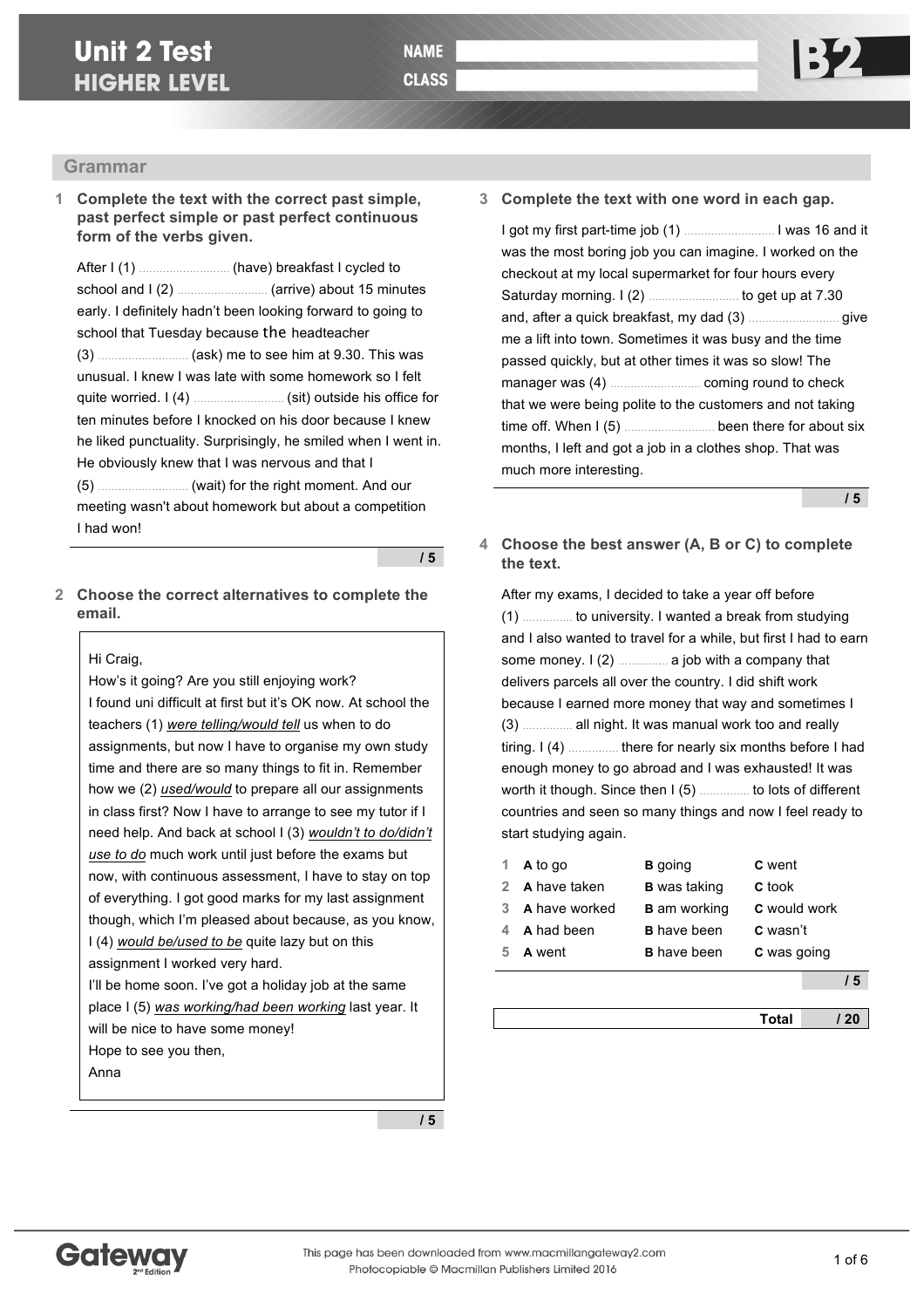**5 Complete the text with these words and phrases. There are two extra options.**

> conditions • earn • got ahead • long hours promotion • qualification • set up

I was talking to my grandfather last night about how he got started in business. He told me that he didn't like school so he left without taking any exams and went to work in a factory. He didn't (1) ……………………… much money and he had to work very (2) ……………………… so then he decided to go to college in the evenings until he got a (3) ……………………… in accountancy. Then he worked for a large company and after a couple of years he got a (4) ……………………… . Eventually he became a senior manager. But he still wasn't satisfied so he left and (5) ……………………… his own business. He said he did it the hard way and he told me to stay at school and get my qualifications first. I think that's good advice.

**/ 5**

#### **6 Complete the text with the correct form of the words given.**

We are holding a careers advice day on Saturday 22<sup>nd</sup> March. If you want to find out about work, qualifications, university courses or job training, we can point you in the right direction. There will be talks about different professions, whether to work indoors or outdoors and how to avoid (1) ……………………… (stress) working conditions and bad or even (2) ……………………… (danger) jobs. If you have left school and you are (3) ……………………… (employ), there will be special sessions on how to find an opening in today's job market, including free CV advice and a session on the importance of (4) ……………………… (flexible) when looking for work. And, if you're not sure what you want, you can sign up for one of our (5) ……………………… (person) advice sessions. So come along on 22<sup>nd</sup> March and find the right career for you.

**/ 5**

#### **7 Choose the best answer (A, B, C or D) to complete the text.**

Are you interested in music and the arts? Have you got (1) …………… of working in a team? We are looking for a number of people to work in various roles at the 'Summer in the City' festival. We need volunteers in the office now to help promote the festival. Then, in the summer, we need (2) …………… staff to work at the different venues during the shows. We will give you full (3) …………… so you don't need any special skills, but you must be hard-working and punctual. We also offer excellent working

(4) …………… , including free tickets to many events. Look on our website for more information about the jobs on offer or come in to the festival office to fill (5) …………… an application form.

|   |               | 1 A experience <b>B</b> qualifications <b>C</b> paperwork <b>D</b> hours |                                       |      |
|---|---------------|--------------------------------------------------------------------------|---------------------------------------|------|
|   | 2 A flexitime | <b>B</b> overtime                                                        | <b>C</b> part-time <b>D</b> well-paid |      |
|   | 3 A training  | <b>B</b> contract                                                        | C promotion D salary                  |      |
|   | 4 A salary    | <b>B</b> candidates                                                      | <b>C</b> conditions <b>D</b> hours    |      |
| 5 | A up          | <b>B</b> over                                                            | C at                                  | D in |
|   |               |                                                                          |                                       |      |

**/ 5**

**8 Complete the text with these words. There are two extra words.**

> apply • earn • given • keep sign • student • undergraduate

| My sister has always wanted to be a human rights lawyer<br>and now, after many years of study, she has just been |
|------------------------------------------------------------------------------------------------------------------|
|                                                                                                                  |
|                                                                                                                  |
| with a charity and she also spent some time studying                                                             |
| abroad when she did her master's. All that experience                                                            |
|                                                                                                                  |
| job. It will be difficult. Her normal hours are nine to five but                                                 |
| they told her that she will often have to work overtime and                                                      |
|                                                                                                                  |
| law. But she is really happy and can't wait to                                                                   |
|                                                                                                                  |

**/ 5**

**Total / 20**

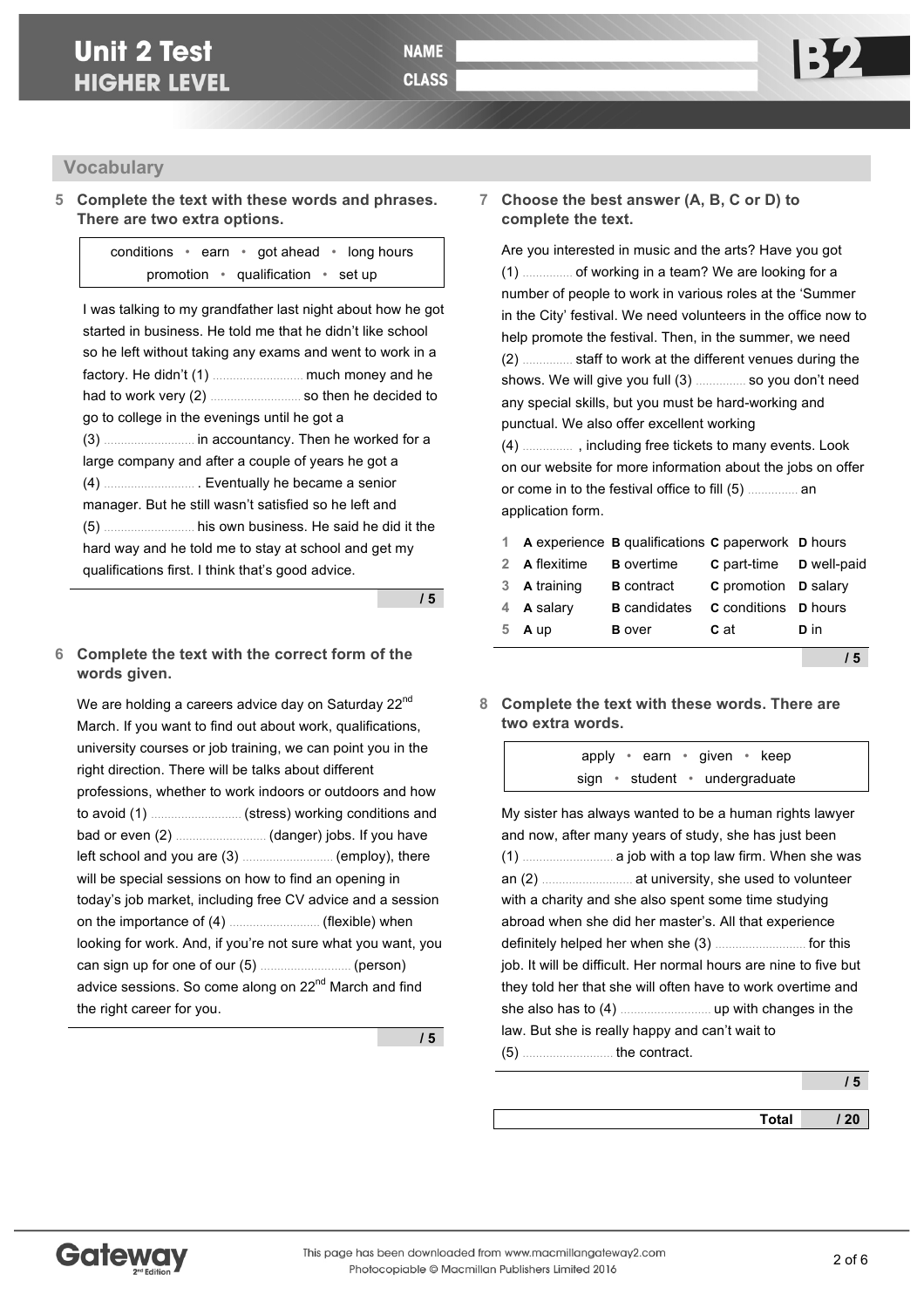## **Unit 2 Test HIGHER LEVEL**

# **NAME**

**CLASS** 

### **Reading**

**9 Read four students' plans for a career in writing. Match the statements (1–6) with the people (A–D). You can choose the people more than once.**

#### **A Katy**

People are always asking me what I'm going to do in the future and until now I haven't really known how to reply. It's difficult to explain that I think my future lies in writing. When I first mentioned it to my parents, they didn't laugh but they acted as though it was something I would grow out of and they were confident that I would get a 'proper job' eventually. But I've always been serious about being a writer. I love the English language and I've been a keen reader since the age of five. I've done a lot of short stories and some have been printed in magazines. What I'd really like is to write thrillers. I know that sounds crazy and many people don't think thrillers are real books at all. But I love a good puzzle, so that's what I say now. 'I'm going to be a thriller writer.' Then I wait to see the expression on people's faces!

#### **B Giles**

My dad and my uncle were both journalists and wrote for Sunday newspapers. We always had people in the house who were connected with newspapers and news and I grew up with their conversations in the background. It must have rubbed off on me because I desperately want to follow in Dad's footsteps and become a journalist, too. I don't think I'd like to do exactly the same as he did - he was a political journalist - because I'm not that serious about politics, but I'd like to travel and maybe write reports from different places around the world. I can see myself writing about environmental problems in Australia or North Africa or somewhere like that.

#### **C Terry**

When you're a kid, you have no real idea of what you're going to do in the future. You might have a dream of being a famous footballer or actress or even a princess (that was my younger sister's strong belief!). But most people don't really know the sort of person they're going to be, so deciding on a future career is tricky. It was only last summer that I suddenly knew what I wanted to do and that was to become a writer. I've always done drama in my free time and I suddenly realised that I was pretty good at writing dialogue. So next term I'm going to start a screen writing course. With luck, one day I'll be writing the soaps and dramas you watch on TV!

#### **D Sarah**

We had a creative writing course at my secondary school last year and I went on it because I've liked writing for a long time. I always wrote diaries when I was younger and I also used to write short, funny stories for the other kids in my class to read at primary school. However, it soon became quite clear that I wasn't going to be the next great English novelist! I'm just not patient enough and I don't think I've got the skill to write complex books. But I am clever with words, so what I'd like to do is to go into the advertising world, writing adverts. What you need in that job is to write things that are catchy but short and funny. I think it's the right profession for me because there will be lots of variety and I'll be working in a busy, fast-moving world. I'm glad I went on the creative writing course though, because I learned that there are all sorts of jobs which involve writing, which is why I've made this decision.

- **1** believes his/her background predisposed him/her towards a particular profession?
- **2** has chosen a writing career because of another pastime? ………………………
- **3** has already had some success with his/her writing?
- **4** wants a job working in a high-pressure environment?
- **5** says that family members questioned the seriousness of his/her intentions?
- **6** enjoys writing things that other people find humorous?

………………………

**/ 6**



………………………

………………………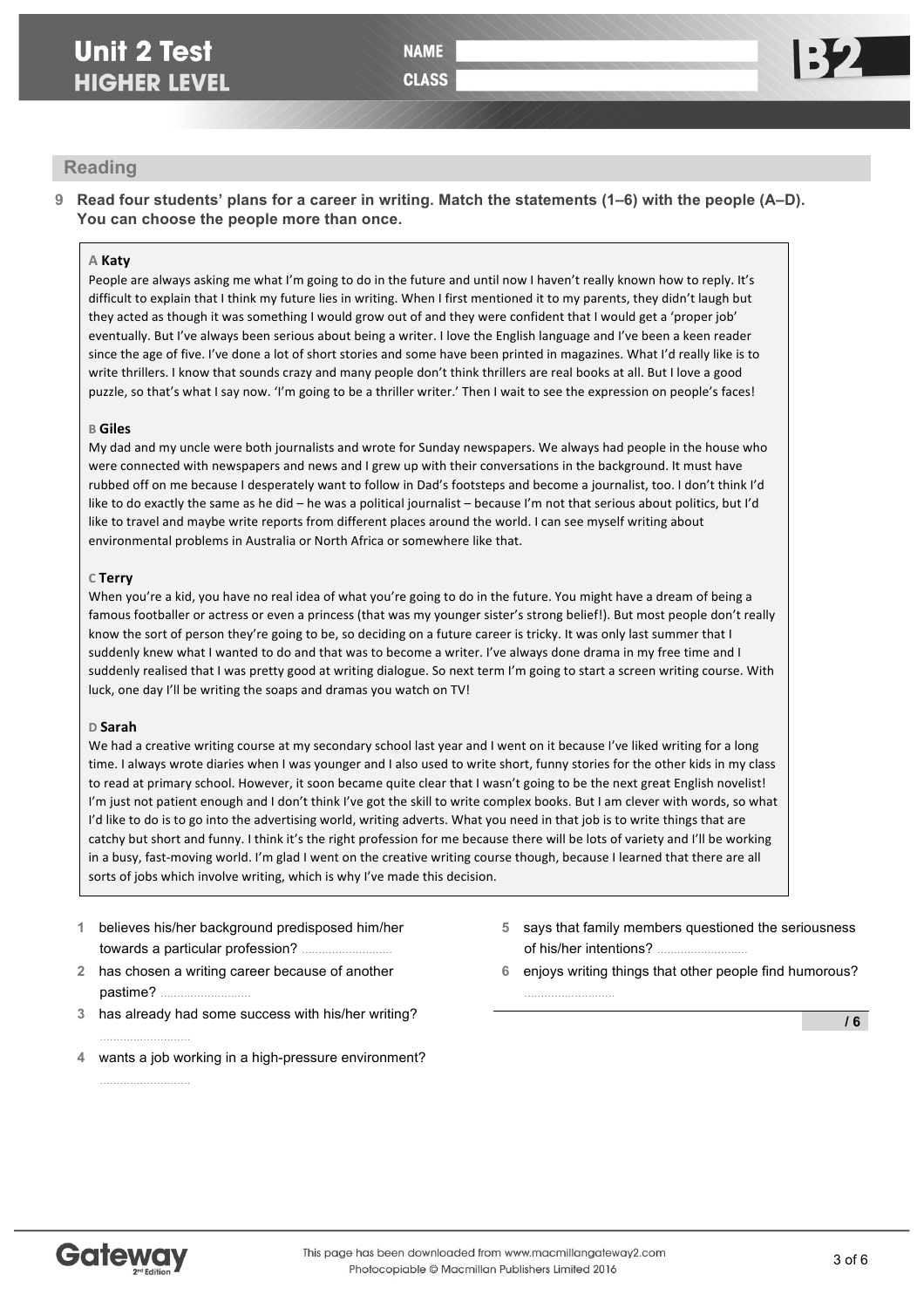# **Unit 2 Test HIGHER LEVEL**

- **10 Read the article again and choose the best answers, A, B, C or D.**
	- **1** Katy found it difficult to
		- **A** decide what she wants to do.
		- **B** justify her career choice.
		- **C** take writing seriously.
		- **D** become a thriller writer.
	- **2** She thinks that thrillers are considered
		- **A** crazy.
		- **B** too difficult to understand.
		- **C** better suited to magazines.
		- **D** a less important form of writing.
	- **3** Giles
		- **A** wants to be just like his father.
		- **B** wants to travel before he decides what to do.
		- **C** is concerned about political issues.
		- **D** wants to work in a different way to his father.
	- **4** Terry believes that young people find it difficult to choose a career because they
		- **A** don't know anything about different jobs.
		- **B** need to go on courses first.
		- **C** don't know themselves very well.
		- **D** are too influenced by what they see on television.
	- **5** Sarah
		- **A** has always wanted to work in advertising.
		- **B** has tried various forms of writing.
		- **C** is impatient to become a novelist.
		- **D** is going to do an advertising course at school.
	- **6** Writing for advertising
		- **A** requires different skills to writing novels.
		- **B** is more difficult than writing novels.
		- **C** can lead to a career as a novelist.
		- **D** is not as good as being a novelist.

**/ 6**

- **11 Find words in the text which mean the same as these phrases.**
	- **1 Paragraph A:** The look on somebody's face that shows what he/she is thinking or feeling.
	- **2 Paragraph B:** Extremely or very much. ………………………
	- **3 Paragraph C:** Difficult to deal with or do. ………………………
	- **4 Paragraph D:** Involving a lot of different but connected parts in a way that is difficult to understand. ………………………

**/ 4**

| отан |  |
|------|--|

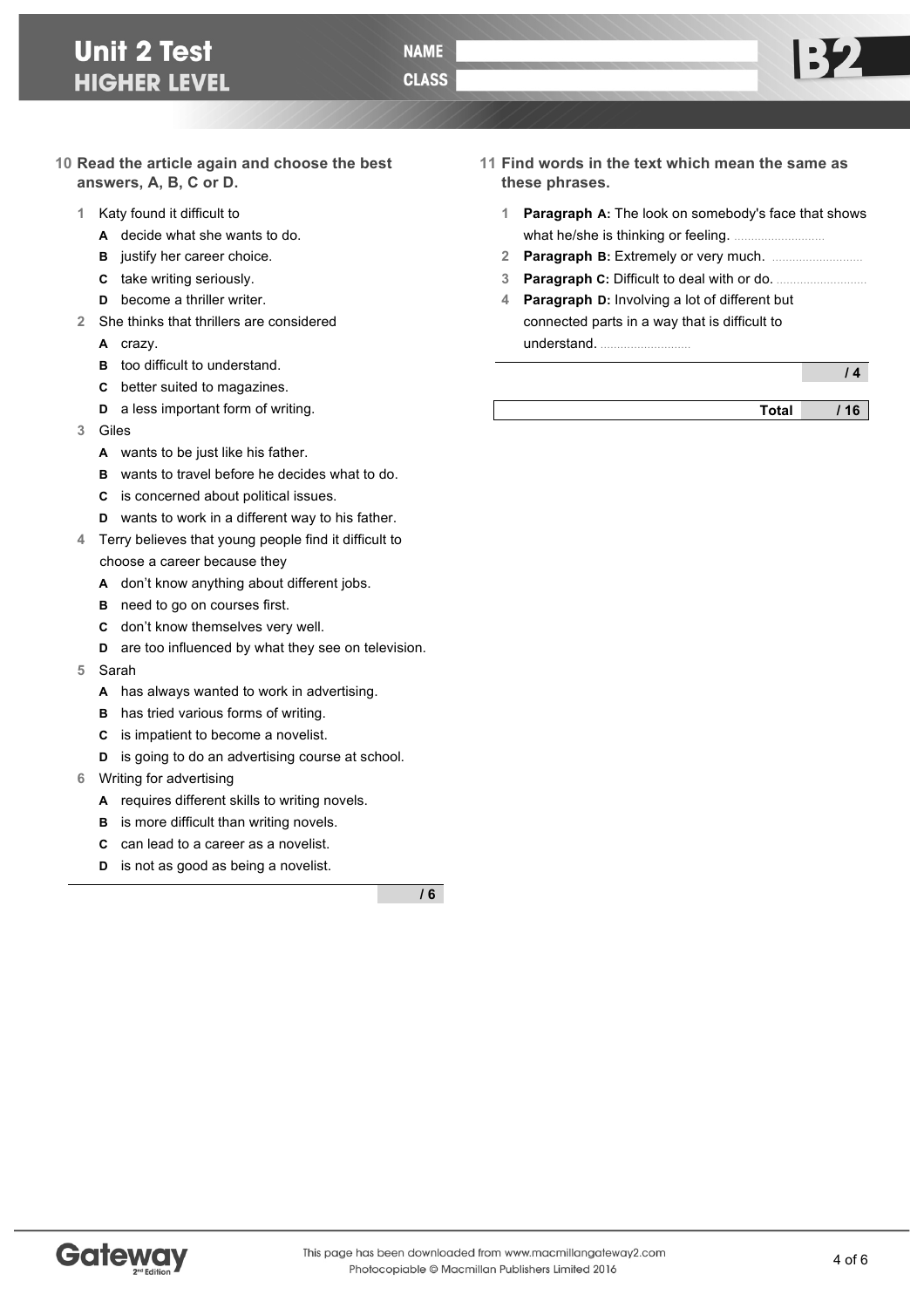### **Use of English**

#### **12 Complete the text with one word in each gap.**

Last summer I (1) ……………………… for a holiday job in an architect's office because I was thinking of training as an architect. Unfortunately they turned me (2) ……………………… because there was a candidate who was already studying architecture and they thought she wouldn't need as much training. However, two weeks later I got a call asking if I was still interested in the job. The person they (3) ……………………… employed had been sacked because she spent most of her time on the phone and never did the things she was asked to do! They (4) ……………………… working on a big project to renovate a museum and they really needed someone to start right away. Of course I said yes. My job wasn't very exciting – I was responsible (5) ……………………… photocopying documents for all the meetings and dealing (6) ……………………… phone calls about the project and making lots of coffee – but I didn't mind because I (7) ……………………… learning so much. Every morning one of the partners (8) ……………………… explain everything to me in great detail and I learned a lot about the business side of the firm, which was something I had never really considered before. I discovered that I enjoyed (9) ……………………… all the paperwork and by the end of the summer I was like her personal assistant. Later, when I applied to university, she wrote a letter saying that I had (10) ……………………… working for her firm all summer and that I had done a good job. I was able to talk about my experience at the interview and I think it really helped me to get a place on my course. But I'm not training to be an architect. I'm doing a degree in business administration and I love it!

**/ 10**

### **Listening**

**13 Listen to part of a radio programme about a TV reality show. Are these statements True (T) or False (F), or is the information Not Mentioned (NM)?**

| 1.          | The presenter mentions two previous TV      |        |
|-------------|---------------------------------------------|--------|
|             | reality shows about business.               | T/F/NM |
| $2^{\circ}$ | The current game show is about children     |        |
|             | in the USA.                                 | T/F/NM |
| 3           | The children had to do a screen test before |        |
|             | being selected for the show.                | T/F/NM |
| 4           | There were three teams in each episode.     | T/F/NM |
| 5           | The programme is currently inviting young   |        |
|             | people to apply to take part in a second    |        |
|             | series.                                     | T/F/NM |
|             |                                             |        |
|             |                                             |        |

- **14 Listen again and complete the sentences with two or three words in each gap.**
	- **1** The game show *Trade Your Way to the USA* focuses ……………………… .
	- **2** Two teams do a ……………………… in each episode.
	- **3** Each team has to take part in ……………………… to do the tasks.
	- **4** The teams had to demonstrate that they were ……………………… and be able to negotiate.

……………………… .

**5** The show got its name because the final takes place

|--|

| Total<br>. |  |
|------------|--|